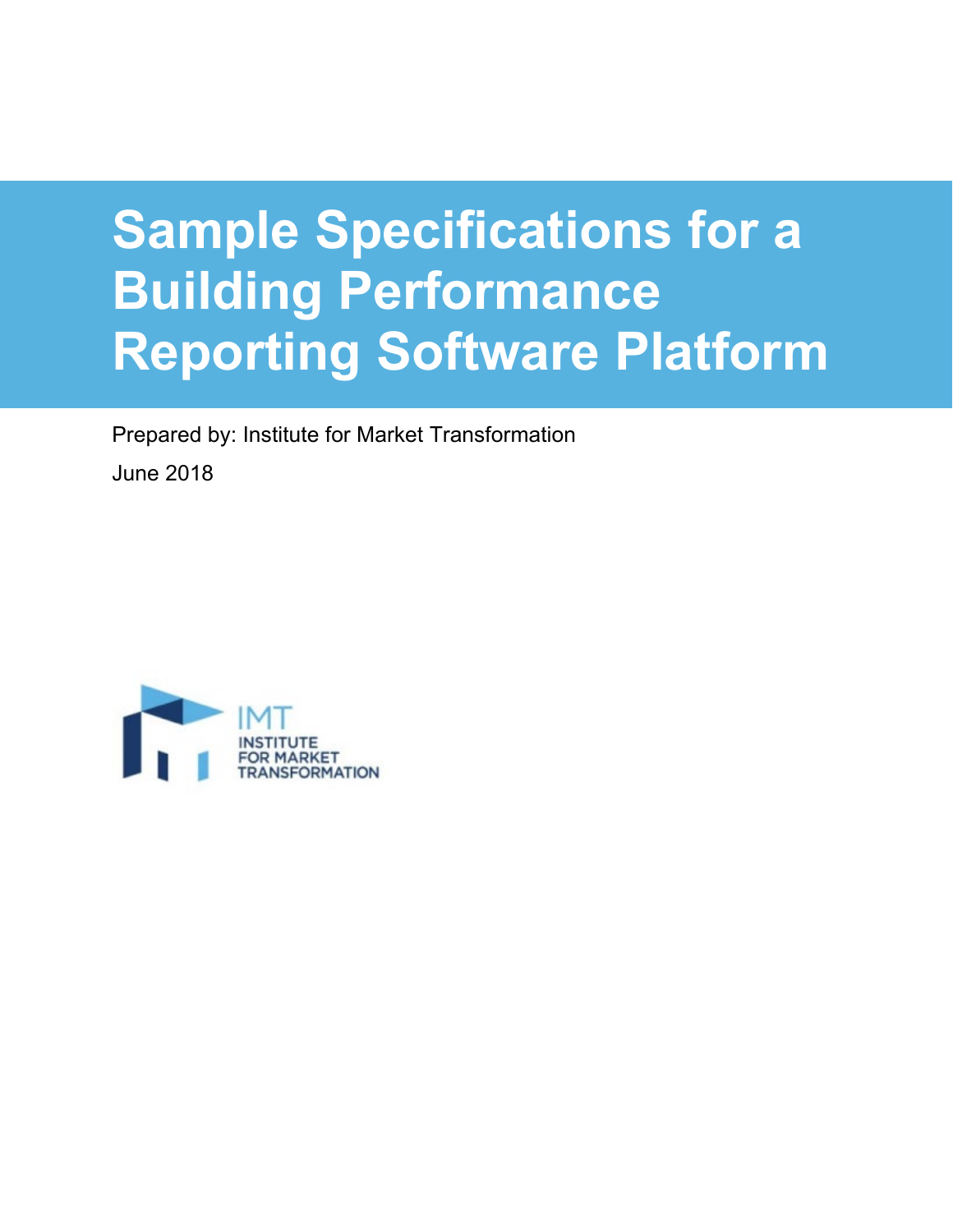#### **Table of Contents**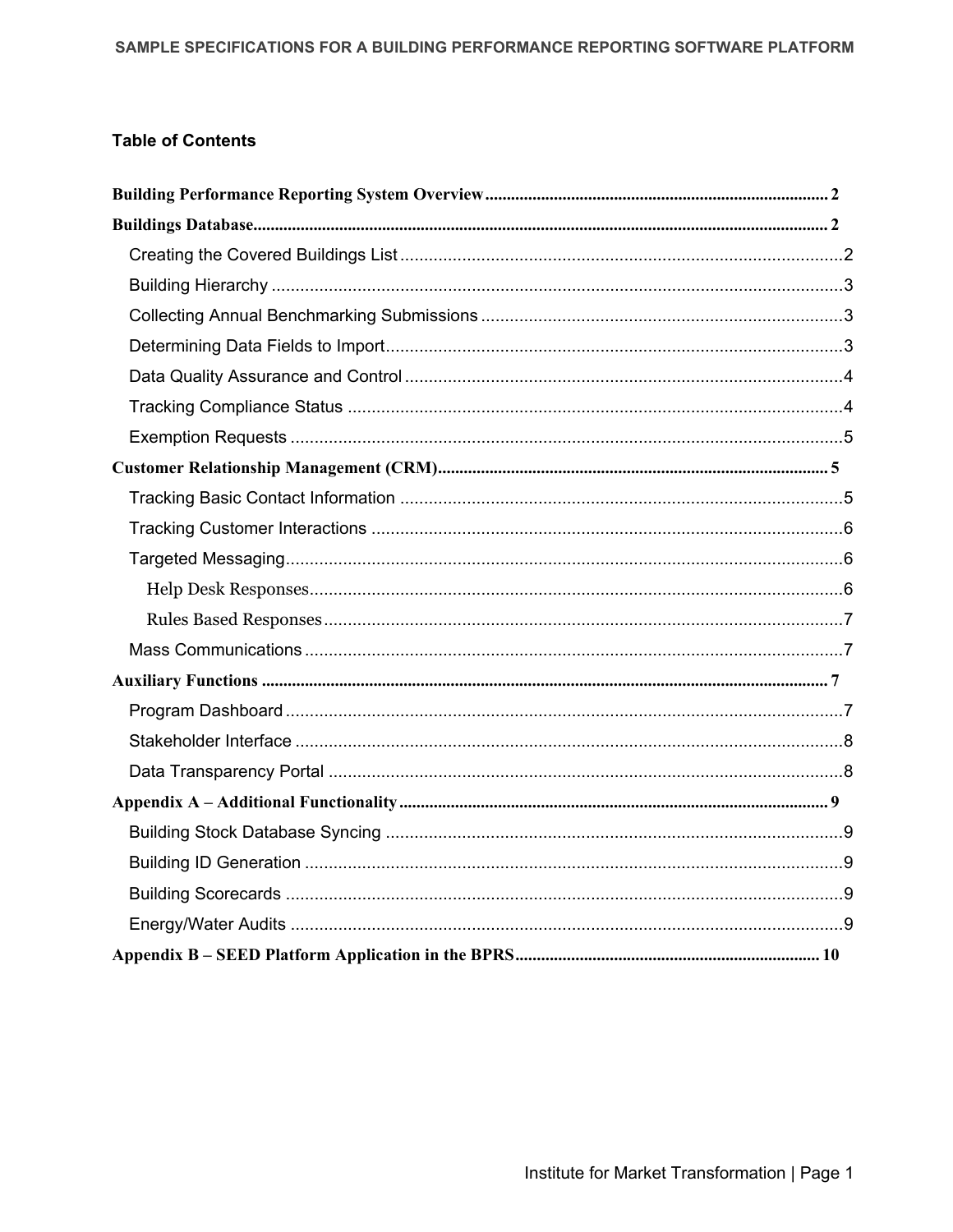# <span id="page-2-0"></span>**Building Performance Reporting System Overview**

Many cities have enacted policies to improve the energy efficiency of their local building stock, requiring annual building performance benchmarking reporting and disclosure. Administration of this ordinance requires handling data streams and communications from various parties. This document describes the components of a software solution, referred to as the Building Performance Reporting System (BPRS), that satisfies these requirements in order to minimize the demands on city staff (who are the primary users of the proposed platform) and streamline data collection.

The BPRS is broken down into three primary functional areas:

- 1. Buildings database all functions to handle creation, collection, and storage of information related to the physical and operating characteristics of buildings, including energy and water consumption data
- 2. Customer relationship management all functions for managing the information and processes related to the people associated with each of the properties in the building database
- 3. Auxiliary functions all supervisory and administrative functions, as well as reporting and presentation of the data, that are desirable but not considered to be core requirements

Although these are listed as separate components, and may rely on different underlying software applications, the overall BPRS should, to the greatest extent possible, be seen by end users as being a single integrated solution, with a common user interface. Reliance on manual data exchanges to move information between different applications, using CSV files or other protocols, should be minimized.

# <span id="page-2-1"></span>**Buildings Database**

# <span id="page-2-2"></span>Creating the Covered Buildings List

The BPRS should be able to help a city develop the initial list of buildings that are required to comply each year under the ordinance. This list is based on set criteria under each ordinance and is typically based on:

- **Building Size**
- Building Use Type
- Building Occupancy Rate by Year

Each building is identified using

- Building Address
- Unique Building ID
- Tax Parcel ID (optional)
- Portfolio Manager Number (optional)

City staff will develop the Covered Buildings by merging data from multiple sources including but not limited to the local tax assessor, CoStar, building department permit data base, and the municipal water and waste utility. The BPRS should be capable of identifying which records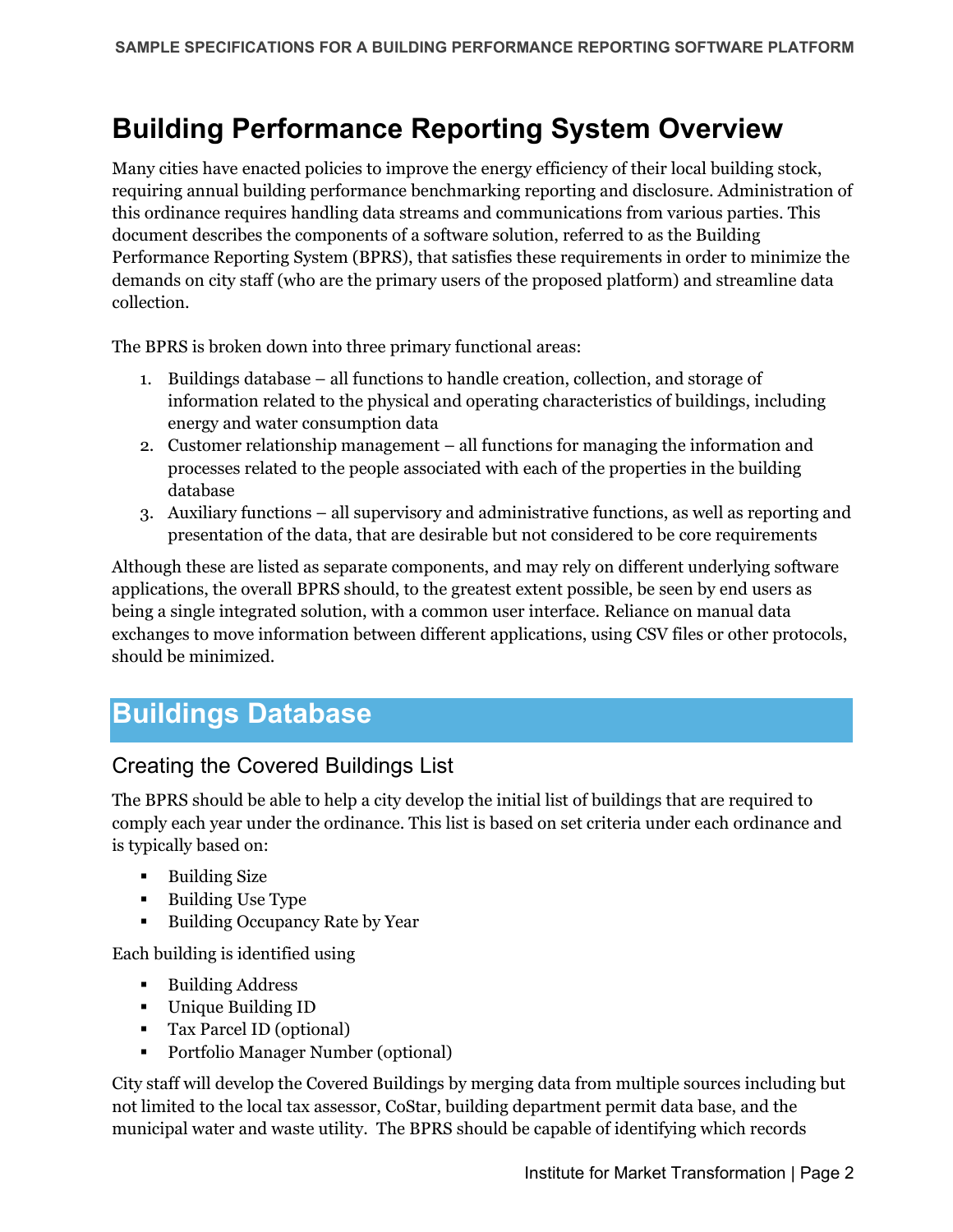across the different datasets represent the same physical building, by automatically matching records based on the key building identification fields listed above or, when available, by overlaying the GIS coordinates of each building's footprint. It should also provide the capability to manually match/unmatch records for those building references that cannot be accurately matched using the existing matching fields. The BPRS should be capable of automatically creating new building records when the user uploads a new dataset, and allow the user to manually delete building records.

# <span id="page-3-0"></span>Building Hierarchy

The BPRS should be capable of maintaining a parent-child hierarchy of buildings, so that detailed information can be maintained at the building level when available, but the information will roll up to the campus level for data that cannot be captured at the individual building level. The BPRS should include provisions to allow manual editing of the relationship between buildings, so that multiple buildings can be easily combined into one record, or a single record can be split into multiple buildings when this is deemed necessary.

# <span id="page-3-1"></span>Collecting Annual Benchmarking Submissions

Most energy reporting for benchmarking data will be handled through Energy Star Portfolio Manager (ESPM), a free online software by the EPA.

The BPRS should be able to:

- Automatically download data on a user defined schedule
- Sync downloaded records with master database based on building ID, building address, EPSM ID or other user defined fields
- Avoid importing duplicate records each time by rejecting exact duplicates
- Import approximately 10 to more than 250 individual data fields per record
- Allow capture and storage of the data values for each reporting year, without overwriting data from previous years.

# <span id="page-3-2"></span>Determining Data Fields to Import

The BPRS should allow the user to define, on a field by field basis, whether the existing data values or the values in the imported records take precedence when data is being imported from an external source. This would include user-defined, rules based logic to define what actions take place in the following situations:

- The data field is populated in both the imported record and in the existing record, with different values in the two locations
- The data field in the existing record is blank, but the matching field is populated in the imported record
- The data field in the imported record is blank, but the matching field is populated in the existing record

Where rules have not been predefined and any of the above situations are encountered when importing data, the BPRS should prompt the user to manually select the correct action to take. These actions will determine which data will be stored as the "master" value for each data field, for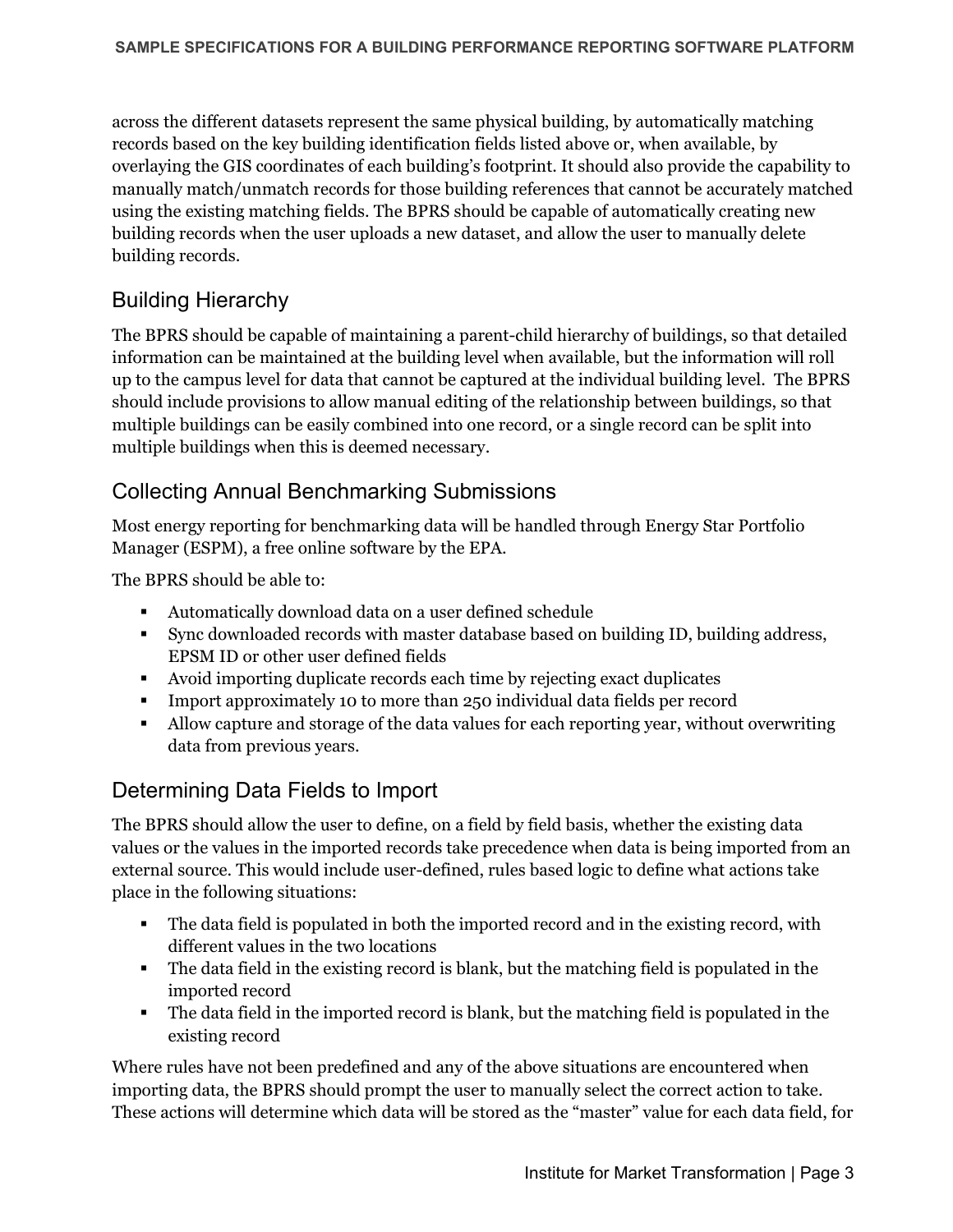a given reporting period. The BPRS should maintain an audit trail to identify the source of each value that has been imported, and should retain any values that were imported, but are not currently considered to represent the master value for that field.

# <span id="page-4-0"></span>Data Quality Assurance and Control

Data quality errors typically fall into two categories: critical errors (generally missing or improperly formatted data) and warnings (values that fall outside of the normally expected range).

Building owners will be notified and required to correct all critical errors to be in compliance. Fields that were flagged with warnings do not necessarily need to be corrected, but the building owner must verify that the data is correct as submitted before the report will be considered to be in compliance.

The BPRS must be capable of:

- Automatically running a user defined set of data quality checks on each benchmarking report received.
- Flag each record to identify any fields that generated critical errors or warnings.
- Issue a status notice and next steps via email or on the user portal.
- **Perform the above functions within 24 hours of the time the data has been downloaded** from the ESPM website.
- Allow user to develop the rules to define the type of data check that will be performed for each field. These should include at a minimum the ability to:
	- o Check for valid data in any required fields
	- o Check for gaps in time sequence data
	- o Check that data for each field falls within defined upper/lower bounds
	- o Perform simple calculations to compare values across different fields or time periods.

Examples of typical error checking rules are documented in the Institute for Market Transformation's report "Managing Benchmarking Data Quality."[1](#page-4-2)

# <span id="page-4-1"></span>Tracking Compliance Status

Each building record should clearly display compliance status, and user should be able to see how many buildings have complied to date for any given compliance year. This can be displayed on either an internal user-only interface or by running a report from the master database. The BPRS should be able to track to multiple deadlines, including for benchmarking reporting, benchmarking transparency, and any building performance requirements if applicable.

Compliance status can be one of the following:

- Submission received and in compliance
- Submission received and not in compliance
	- o Action required: Critical Error (missing data must be provided)

<span id="page-4-2"></span> $\overline{a}$ <sup>1</sup> [Managing Benchmarking Data Quality](https://www.imt.org/resources/managing-benchmarking-data-quality/?navBack%5Burl%5D=%2Fresource-library%2F&navBack%5Btitle%5D=Resource+Library) – Institute for Market Transformation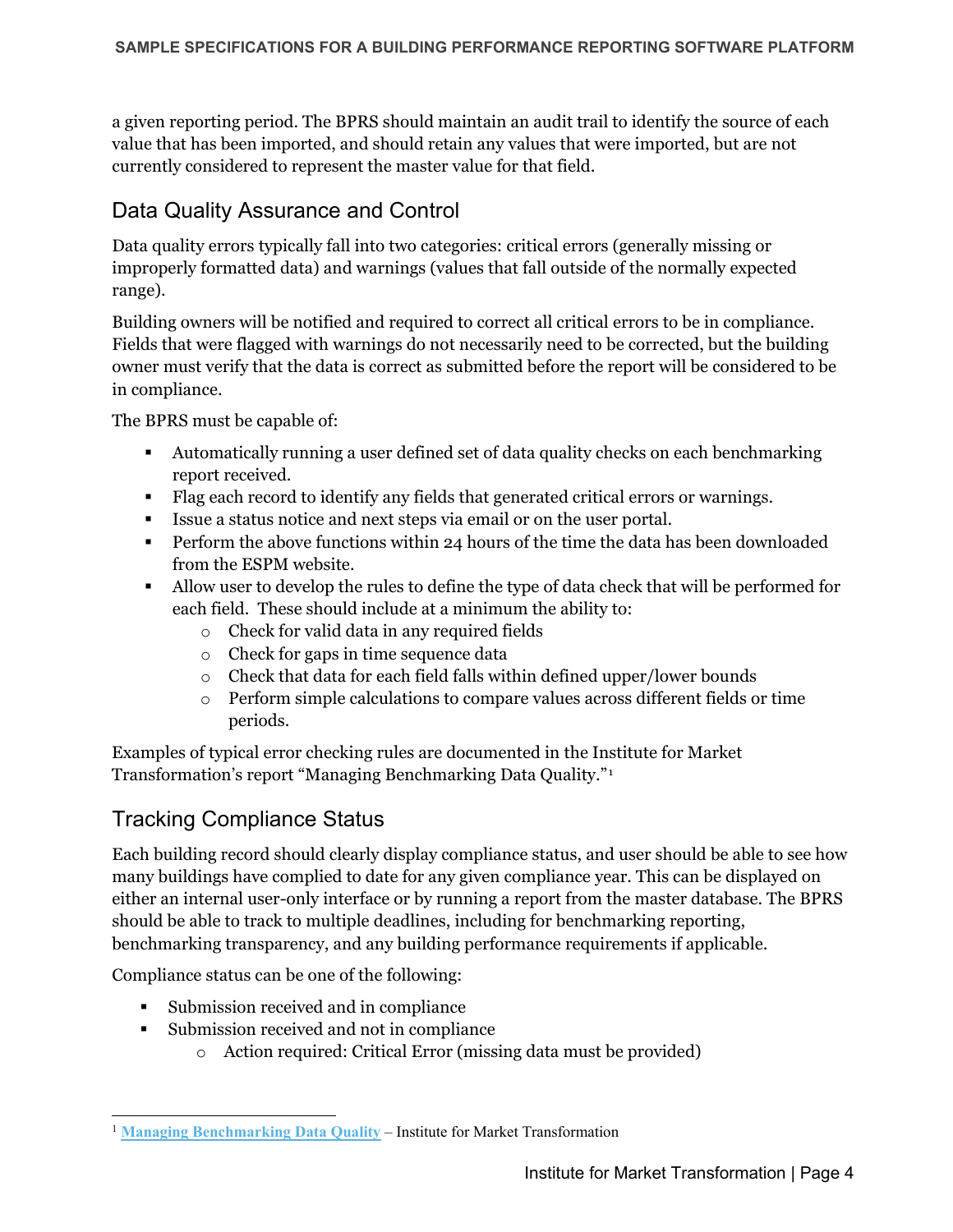- $\circ$  Action required: Warning (owner must confirm that any suspicious data submitted was correct)
- Submission not received and not in compliance
- Approved for annual exemption
- Other (with clarifying notes)

The "Other" category is designed to address records for buildings that do not fall under the standard compliance requirements. These may include, but are not limited to:

- Buildings that are not subject to the city's benchmarking requirements but have voluntarily chosen to report
- Buildings that fall under the ordinance but for extenuating circumstances have been granted a permanent exemption

#### <span id="page-5-0"></span>Exemption Requests

The BPRS should manage tracking of exemptions on an annual basis, with exempt buildings considered to be in compliance even though energy performance reports have not been submitted. The user should be notified to review requests and mark the request as either "denied, accepted, or in progress." This status should be clearly reflected on each building's record.

Exemption forms should include, at a minimum:

- Building Information
- Contact Information
- **Exemption Type**
- Any evidence or reasoning behind exemption
- Which user reviewed the exemption

The BPRS should support processes that allow the user to review and respond to all exemption requests within one week of receipt.

# <span id="page-5-1"></span>**Customer Relationship Management (CRM)**

## <span id="page-5-2"></span>Tracking Basic Contact Information

Multiple points of contact for any given building are often needed to ensure ordinance compliance. The BPRS should allow the user to be able to see and edit all contacts associated with each building, as well as all buildings associated with each contact. This contact information will be used to track and manage all interactions with the key points of contact for each building, as described below. One contact should be able to be identified as the primary point of contact for a given building, with all other individuals included as secondary contacts. The information that can be captured for each contact should include, at a minimum:

- Name
- Title
- Role (e.g. owner, tenant, property manager, facilities manager, HOA. Consultant, or other. The role may vary for different buildings the person is associated with.)
- Phone number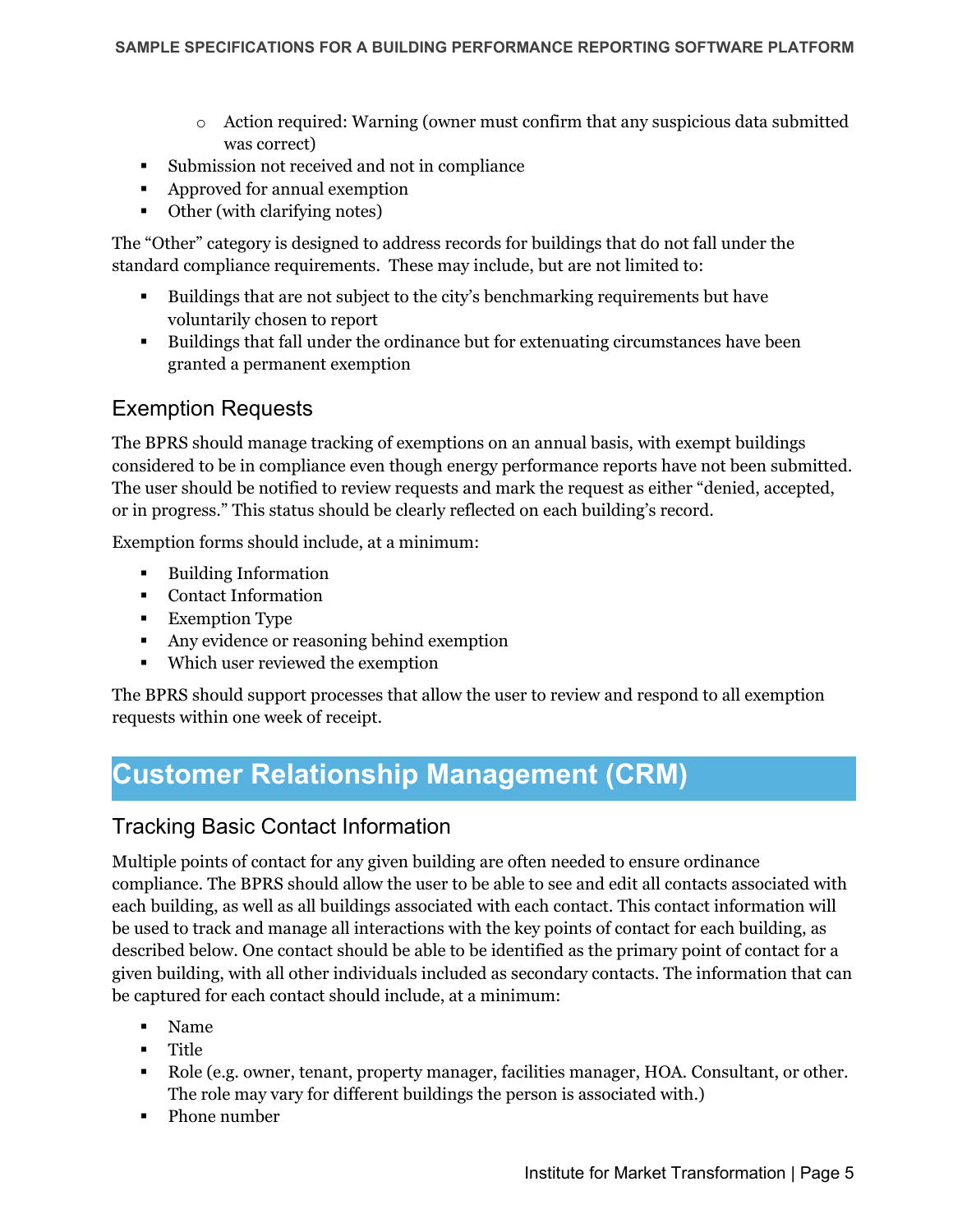- E-mail
- **Mailing Address**

# <span id="page-6-0"></span>Tracking Customer Interactions

The BPRS should be designed to track building contact interactions, automate many of the routine steps needed to notify building owners of their upcoming reporting requirements, and respond to their requests and submissions. The BPRS should have a search function that filters by contact information, company, building ID, building address and date. Every interaction with a stakeholder needs to be recorded by contact name and matched to the building(s) related to the inquiry. Notes should be organized so the user can see all notes for each building, ensuring consistency among all staff member users who provide stakeholder support.

Notes should document:

- Date of inquiry
- Contact information
- Building information (address, building ID)
- Notes to record what was discussed
- Status of inquiry (open, in progress, closed)
- Type of inquiry (a way to categorize common problems and/or questions like missing building ID)

This process should be synced with an email function so each sent/received email is automatically associated with the specific building and contact. For example, if the user uses Microsoft Outlook or MailChimp to send an email to a specific contact, this should be automatically linked with the building record in question in the CRM.

The BPRS should maintain a queue of all help requests that have been received so that when support staff log into the system, they see all the new requests that need to be responded to. Staff should have the ability to assign requests to different program users, and generate reports of the requests that each user has in their queue, to make sure that these are being dealt with in a timely manner.

## <span id="page-6-1"></span>Targeted Messaging

The BPRS must be able to generate targeted e-mail messages for individual recipients, using templates that are defined by users. These messages may be initiated manually, in response to a specific request being processed by the user, or automatically, in response to the execution of a rules based trigger.

#### <span id="page-6-2"></span>Help Desk Responses

The BPRS should allow users to autofill template forms to quickly generate responses that resolve the most common issues. The templates should support mail merge functions that work with the e-mail system specific by the City so that the generic responses can be customized by automatically inserting the name of the person requesting the information, their e-mail address, and the building(s) that they were inquiring about. The BPRS should also track user authorship whether by login or a signature sign off.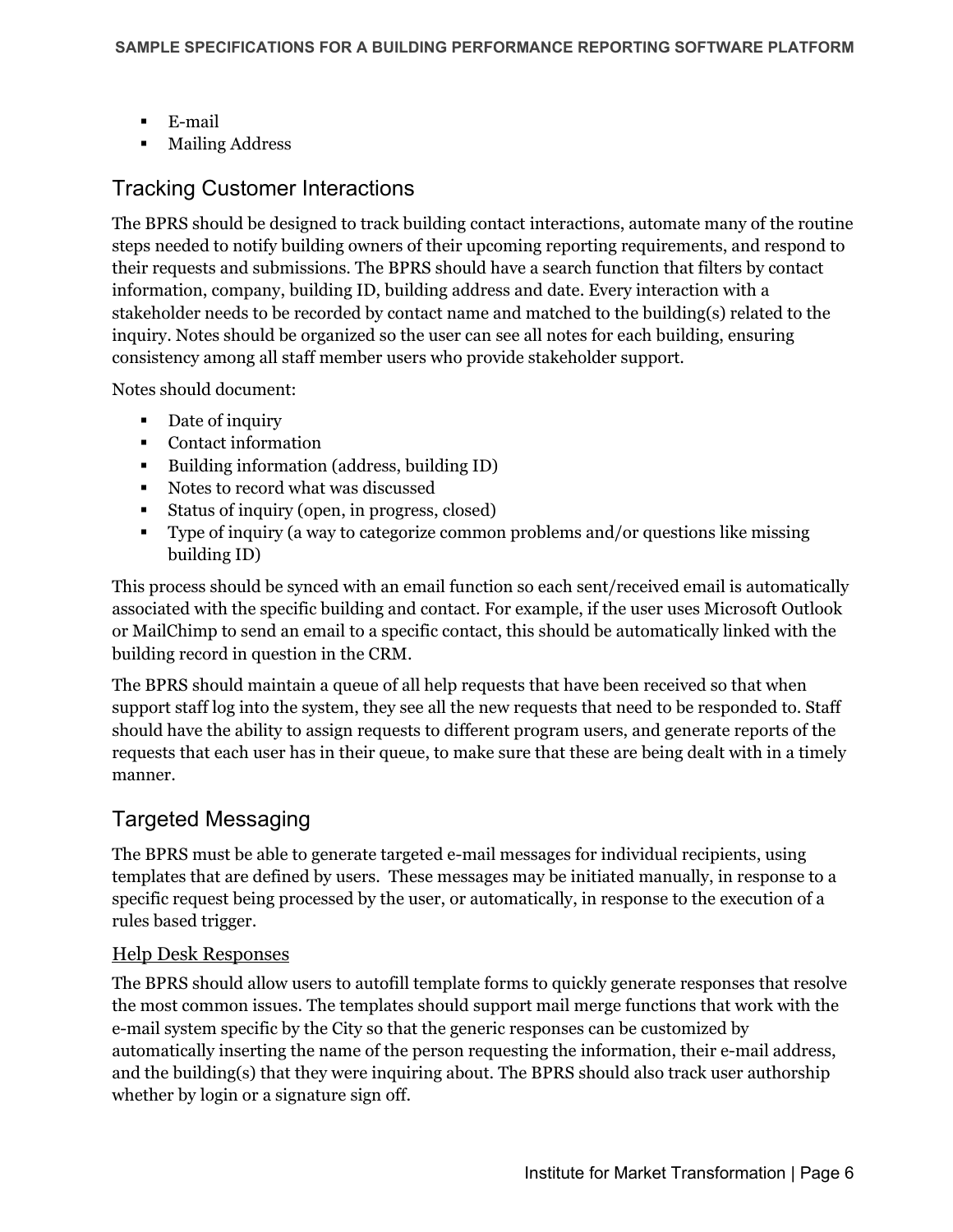#### <span id="page-7-0"></span>Rules Based Responses

The BPRS should automatically notify stakeholders any time there is an activity or a change in status that they should be aware of. These messages will be triggered by the execution of a user defined rule within the BPRS. Some examples of expected triggered responses include:

- Compliance status updates immediately after data quality checks have been completed on a building report the BPRS should automatically generate an e-mail that either informs the building owner that their report has been successfully processed and they are in compliance, or notifies them of any critical errors or warnings that were generated, and the appropriate actions that they will be expected to take. The system should be designed to send status notifications to building owners within 24 hours of the time the data has been downloaded from the ESPM website.
- Help Desk response any time a user submits a request for assistance to the Help Center the BPRS should log the request and send a confirmation that the request has been received.
- Exemption requests when a user submits a request for an annual exemption for their building the BPRS should log the request and send a confirmation that the request has been received. As soon as the exemption is either approved or denied, an automated notification should be sent to the building owner describing the determination that has been made and any next steps that the owner is expected to take.

#### <span id="page-7-1"></span>Mass Communications

The BPRS should be able to:

- Directly send mass communications, using user defined mail merge templates, or manage a listserv that can be easily exported to the City's selected e-mail platform, such as MailChimp or Constant Contact.
- Perform queries to select records for a communications campaign based on criteria such as contact type, company, building type, building size, and compliance status.
- Output contact information for a filtered list of buildings in a printed or electronic format compatible with the needs of third party mailing services for physically mailed notifications.

# <span id="page-7-2"></span>**Auxiliary Functions**

In addition to the core functions described above, the BPRS should provide support for other interfaces that perform various functions for both the city staff user and the public.

# <span id="page-7-3"></span>Program Dashboard

A program dashboard for internal staff will be used to monitor the status and activity level of the overall program. Examples of the types of metrics on the dashboard are:

 Compliance status – number/percent of buildings that fall under each of the compliance categories listed above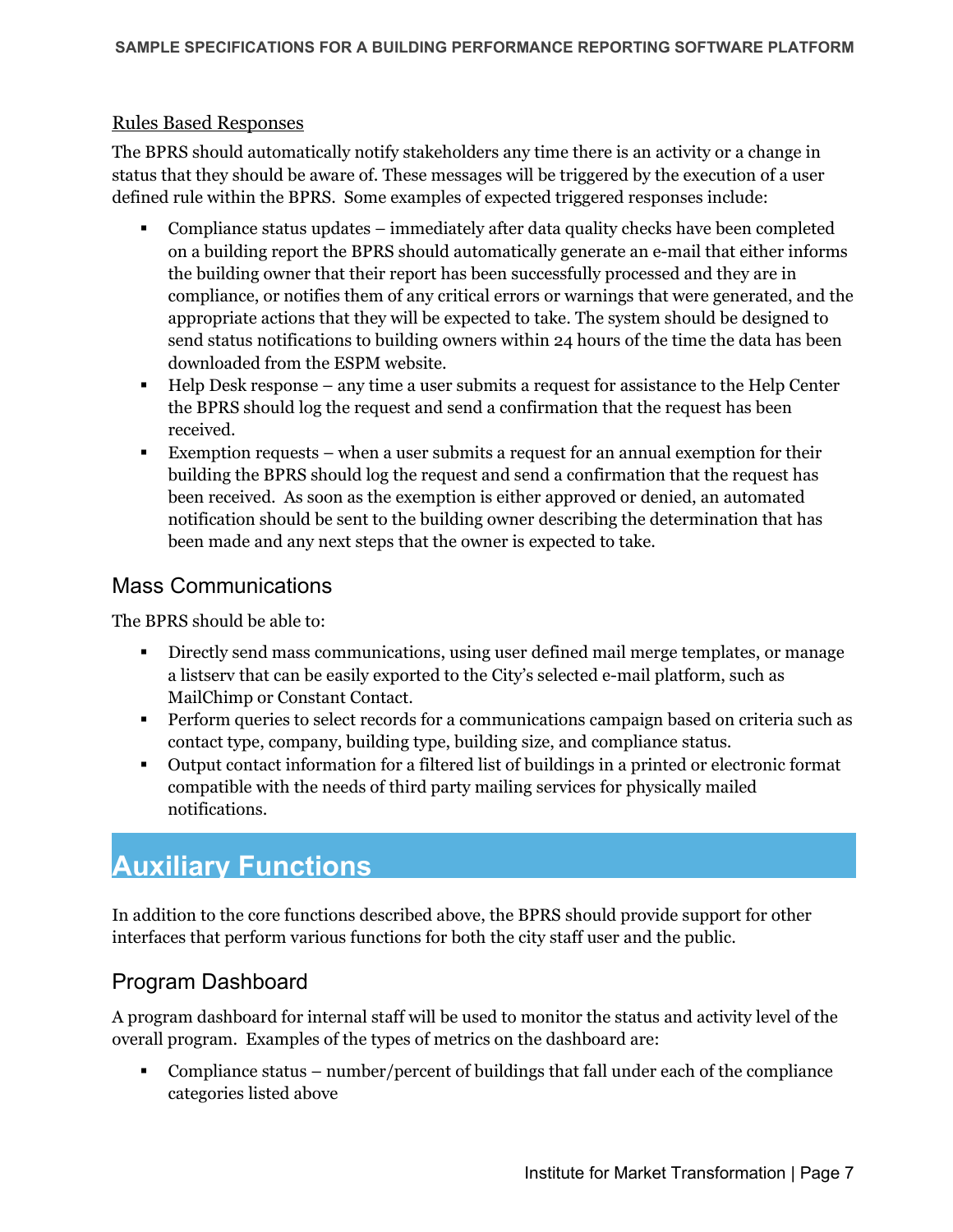- Help desk support activities number of interactions with stakeholders processed over the preceding day/week/month, average time to resolve an inquiry, types of issues addressed
- $\blacksquare$  High priority buildings flagged buildings that need attention
- Number of exemptions in queue the number of buildings that have submitted exemptions and are still waiting review

All metrics should be presented in highly graphical and interactive manner, to make it easy for the user to track key metrics, and to customize how the data is being displayed.

### <span id="page-8-0"></span>Stakeholder Interface

A public facing, web-based interface, will give building owner/managers or benchmarkers a way to check on compliance status, exemption status, inquiry status, compliance deadlines and other important ordinance-related information in real-time. Services could include:

- Requesting building ID
- Checking compliance status for benchmarking and any additional requirements (audits)
- Submitting exemptions and checking status
- **Links to resources and services**
- Submitting extensions and checking status

## <span id="page-8-1"></span>Data Transparency Portal

The BPRS should automate the process of uploading the building performance data stored in the BPRS to a user friendly, visual interface that the user can interactively filter. The BPRS should be designed to update data on the transparency portal in real-time, or once per day. The visual interface may be any of the following [to be defined by each city]:

- **Interactive map**
- Online interactive list
- Downloadable spreadsheet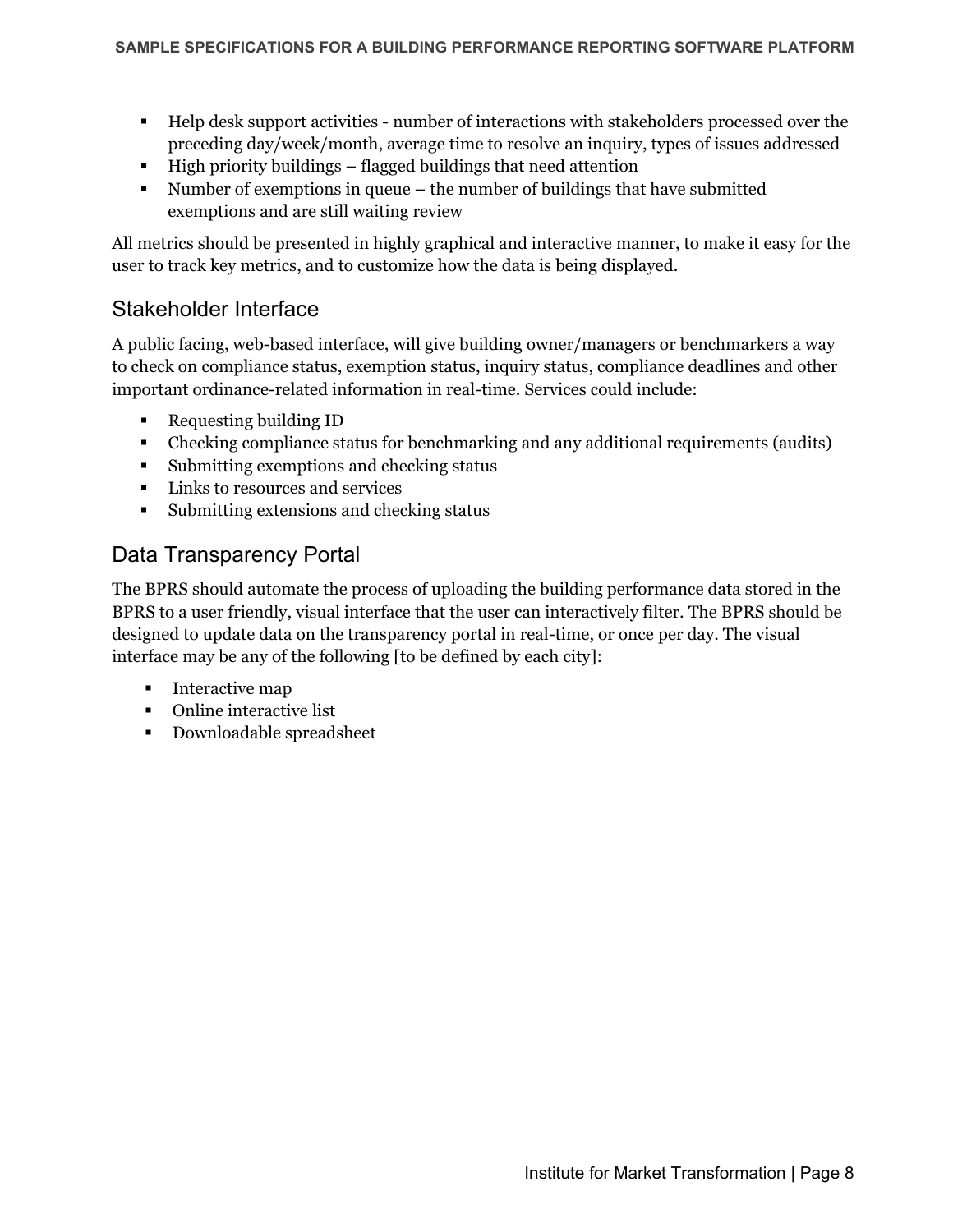# <span id="page-9-0"></span>**Appendix A – Additional Functionality**

The following are additional functionalities that cities have expressed an interest in. They do not fall into "core functions" of software requirement but are helpful add-ons that may be considered necessary in the future.

# <span id="page-9-1"></span>Building Stock Database Syncing

Some cities desire the ability to sync their information with additional data sets beyond the local tax assessor data, such as CoStar or GIS files. This adds functionality to extract data from these sources and match the data fields with the values in the BPRS.

# <span id="page-9-2"></span>Building ID Generation

The Unique Building ID (UBID) methodology developed by the DOE should be closely examined as a potential standard for use by cities that have already have access to the building level GIS data that it requires.

## <span id="page-9-3"></span>Building Scorecards

Several cities now generate scorecards to further educate building owners on ways to improve their efficiency. These scorecards should be automated to deliver highly targeted messages to individual building owners that:

- Use simple-to-understand language and graphs to influence building owners and operators to take action;
- Leverage competition as a motivating force, by comparing the building's performance to similar local buildings;
- Estimate the energy and dollar savings that could be realized through energy efficiency improvements; and
- Inform recipients of actions they can take to save energy and decrease the cost of retrofits, such as enrolling in utility incentive programs.

The BPRS should support different types of messaging in building scorecards based on building size, building energy star score, and contact type. Scorecards are typically sent out about a month or two after compliance date.

## <span id="page-9-4"></span>Energy/Water Audits

Cities that have requirements for certain buildings to conduct periodic audits need a way to collect the detailed information that those reports will include. The BPRS should be capable of importing audit reports from DOE's Asset Score tool and other applications using the DOE's BuildingSync protocol, and link the data received to the appropriate building record within the BPRS. In addition to importing the electronic data, the BPRS should also be capable of collecting and linking PDF files, for situations where copies of signed reports or approved certifications need to be maintained.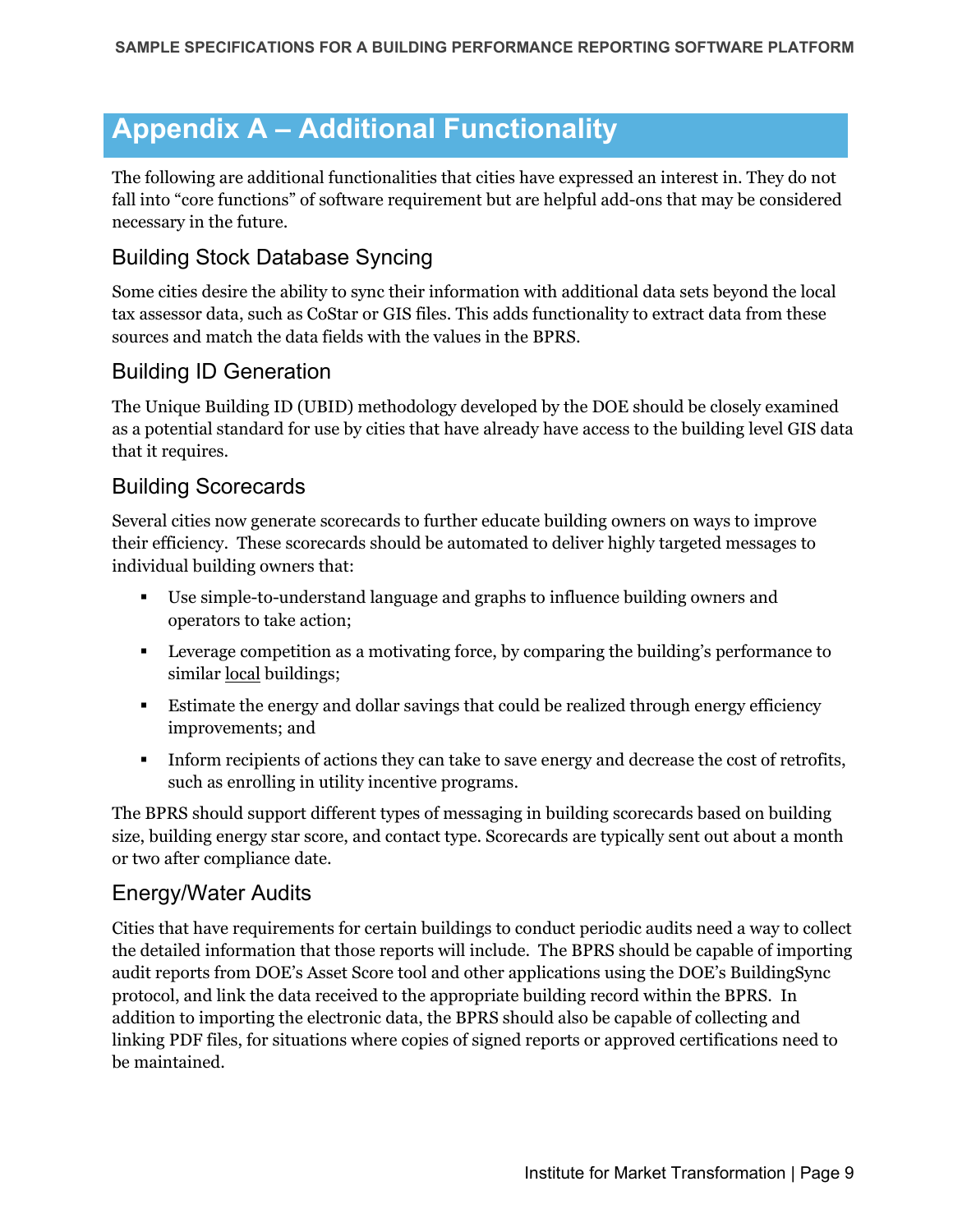# <span id="page-10-0"></span>**Appendix B – SEED Platform Application in the BPRS**

The U.S. Department of Energy, in partnership with Lawrence Berkeley National Lab and the National Renewable Energy Laboratory, has developed the **[Standard Energy Efficiency Data](https://www.energy.gov/eere/buildings/standard-energy-efficiency-data-platform)** (SEED) Platform to assist governments in managing their building performance data and programs. The SEED Platform is an open-source, web-based data platform that can house data from a variety of sources and clean, analyze, and share this data. Because SEED is open source, it is available for jurisdictions to implement in-house, or could be utilized by software vendors who wish to integrate any or all of its capabilities as part of their platform offering to cities. The table below shows the functions of the BPRS that could be performed "of-the-shelf" by SEED.

| <b>Function</b>                                         | <b>Available in SEED?</b>                                                                                                                                                                                                                                                                                                                                                                                                                                                                                                                                                               |
|---------------------------------------------------------|-----------------------------------------------------------------------------------------------------------------------------------------------------------------------------------------------------------------------------------------------------------------------------------------------------------------------------------------------------------------------------------------------------------------------------------------------------------------------------------------------------------------------------------------------------------------------------------------|
| Creating the Covered<br>Buildings List (CBL)            | SEED was built to handle the process of merging multiple datasets that<br>contain very different data (tax assessor data, real estate data, etc.),<br>based on a common field such as address or ID. It is able to import<br>any data that is "flat" (i.e., one record per building); there is no<br>restriction on the number of fields or field types. SEED allows users to<br>specify fields to match the data on, including Address, Unique Building<br>ID, Tax Lot ID, a Custom ID, and Portfolio Manager ID. Users can also<br>edit as well as delete existing records "by hand". |
| <b>Building Hierarchy</b>                               | SEED can maintain many to many relationships between buildings and<br>parcels/tax-lots; near term development includes ability for users to<br>create relationships between buildings (similar to the ESPM Campus<br>relationship) in SEED and to track ESPM campus data fields.                                                                                                                                                                                                                                                                                                        |
| <b>Collecting Annual</b><br>Benchmarking<br>Submissions | SEED matches benchmarking records to existing buildings based on<br>IDs specified by the user (Address, Unique Building ID, Tax Lot ID, a<br>Custom ID, and Portfolio Manager ID). It discards records that are<br>exact duplicates of data already imported into the database.                                                                                                                                                                                                                                                                                                         |
|                                                         | There is no restriction on the number of fields imported. It is possible<br>to import a file with just 1 field, or more than 300 fields, although that<br>many fields may impact performance.                                                                                                                                                                                                                                                                                                                                                                                           |
|                                                         | Data can be imported based on a "Cycle" which allows keeping the data<br>for each reporting year without overwriting data from previous years.<br>Users can import ESPM Custom Report template reports (CSV/XLSX)<br>files that have been downloaded from ESPM. In addition, SEED is on<br>track by Fall 2018 to automatically download data from Portfolio<br>Manager into SEED.                                                                                                                                                                                                       |
| Determining Data<br><b>Fields to Import</b>             | Currently, the program will not overwrite existing data with blank data<br>from a more recent import. New refactoring of SEED will allow<br>development team to add functionality for users to determine which<br>fields are "locked" and shouldn't be updated from imported data.                                                                                                                                                                                                                                                                                                      |
| Data Quality<br>Assurance and<br>Control                | Users can define data quality rules for any field in the dataset and<br>specify user-defined labels to automatically apply those labels to<br>records that do not pass the DQ check. The data quality rules that can                                                                                                                                                                                                                                                                                                                                                                    |